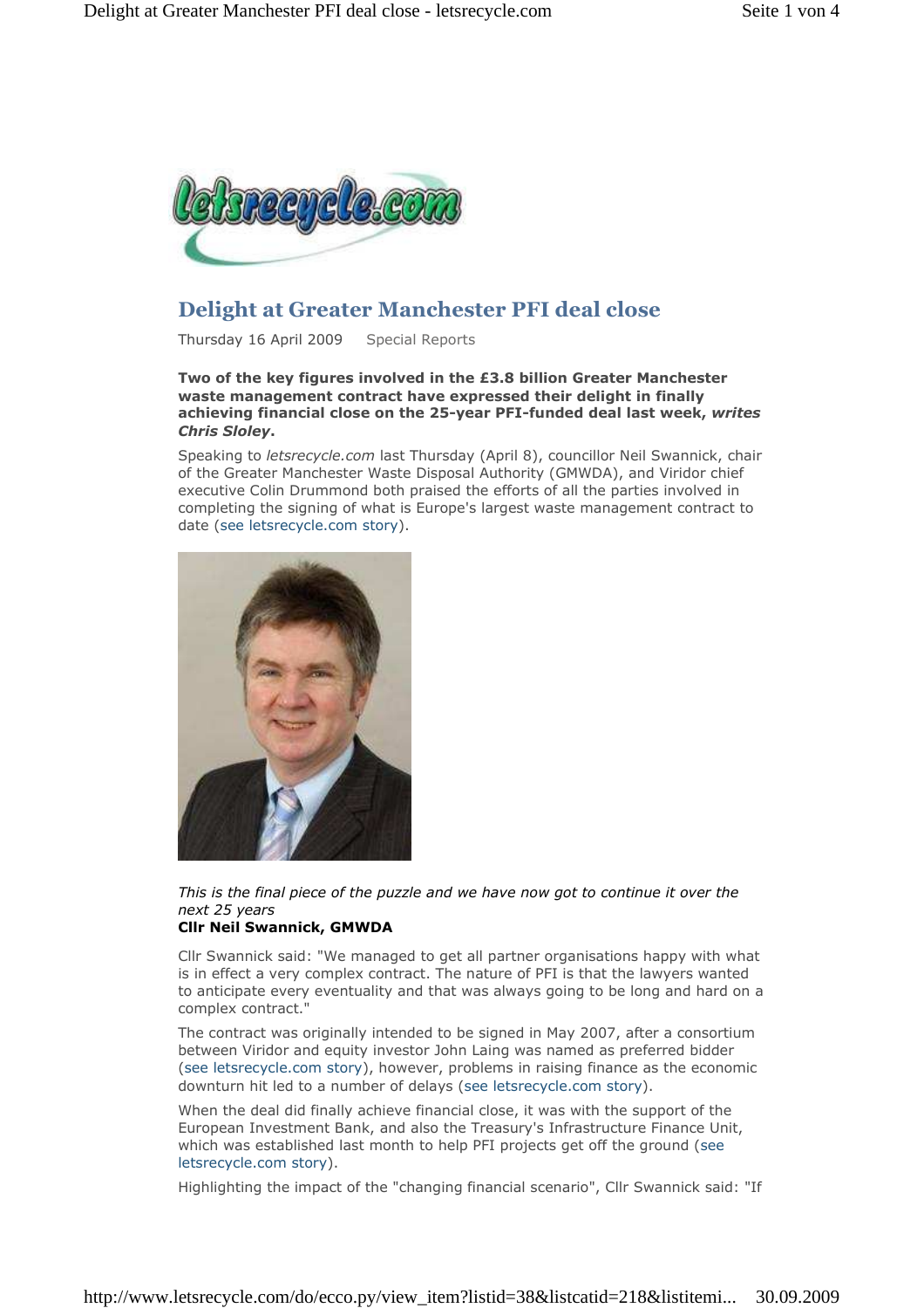we had gone with the two managed banks that would have been very straight forward and we have ended up with four commercial banks, the Treasury Infrastructure Unit and the EIB and we have also put in just over £40 million on a long-loan basis."

## Councils

Cllr Swannick drew attention to the presence of nine different councils who were involved in the PFI deal as members of the GMWDA, and the difficulties in maintaining confidence with all parties as work on finalising the contract progressed.

"Not only have we had to juggle all these difficult parts of the PFI but here back at the ranch we have had to coordinate all the nine districts and we have managed to work together and, politically, we have had the three parties signed up to this and there has been a determination there from all of them," he explained.

Cllr Swannick added: "Over a period of time we have built a partnership and the districts have seen the benefits of working together and this is the final piece of the puzzle and we have now got to continue it over the next 25 years."

The councils involved have all signed an inter-authority agreement with the GMWDA, which Cllr Swannick said would "guarantee the waste flow over the next 25 years" and allow the Authority to build on the "commitment of the districts" to deliver the service.

#### **Construction**

Now the contract has been finalised, a £640 million construction programme to develop a range of waste and recycling facilities across the Greater Manchester region can now begin apace.

Cllr Swannick said: "We haven't lost a tremendous amount of time over the past year. We have engaged those on advanced works orders - such as Costain - to carry out advanced works. We are running about four months behind but it doesn't affect our ability to meet contractual targets."

"We plan to have everything fully operational by spring 2012. However, people will be able to go to sites such as the household waste and recycling centres, which will be finished well before then," he added.

And, Cllr Swannick said that groundwork on an in-vessel composting facility at Waithlands in Rochdale had already begun and will become the first major infrastructure development when it becomes operational in autumn 2009 (see letsrecycle.com story).

#### Energy

Viridor's chief executive, Colin Drummond, told letsrecycle.com he was "delighted" with the contract reaching financial close, and commented: "Everyone's talking about investment in the green economy but this is it in practice."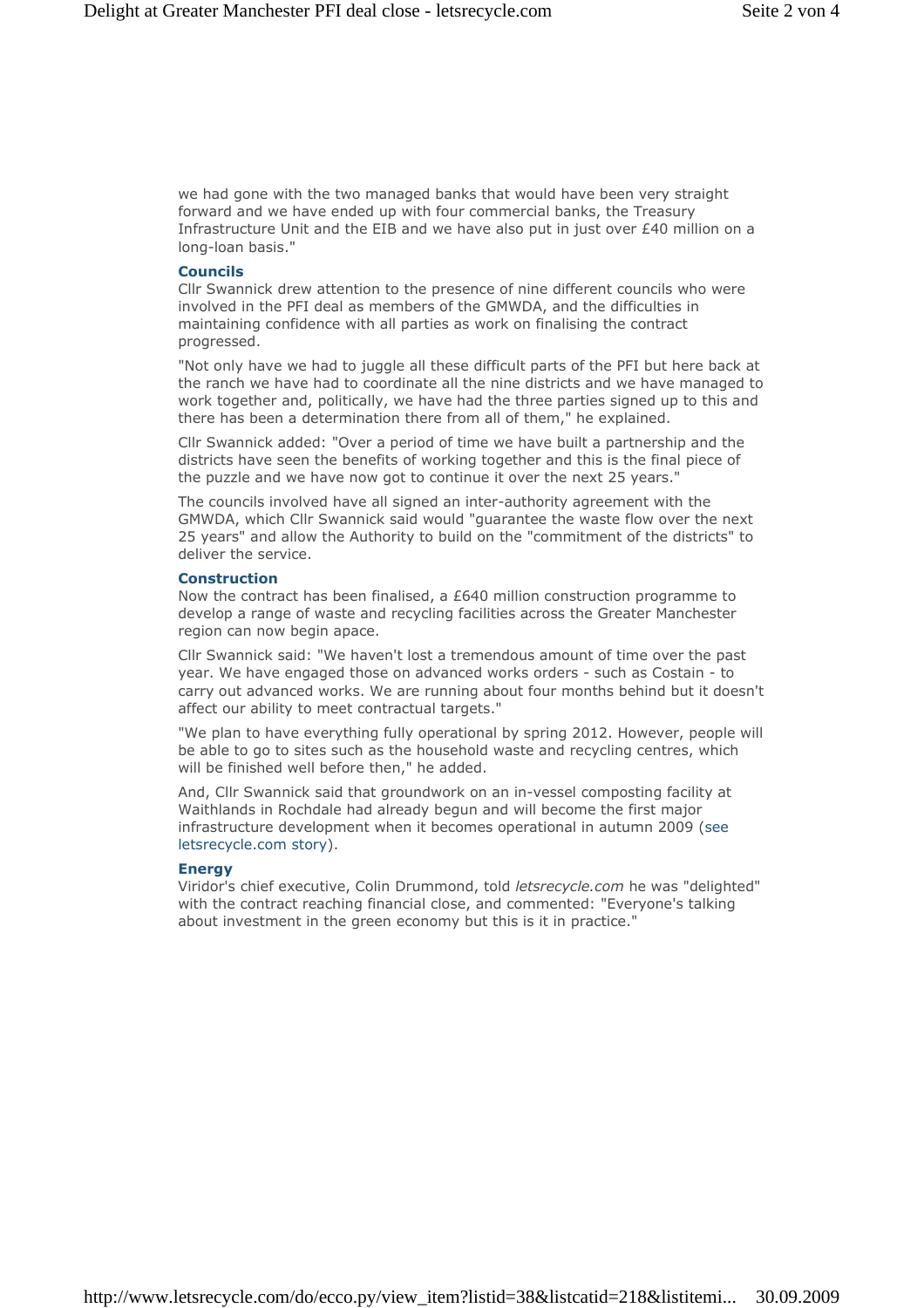

Everyone's talking about investment in the green economy but this is it in practice

# Colin Drummond, Viridor

In particular, he claimed that the project was a "prime example" of the contribution waste could make to the UK's renewable energy targets.

"People in general don't realise in general how good a source of renewable energy waste is," he explained, adding that, with the AD facilities and Ineos Chlor CHP plant, "in total there'll be about 130MW".

And, he suggested that recovering energy from waste could provide up to three times as much electricity as it currently does in the future, highlighting its benefits as being "low-cost", "providing baseload" and also being located around the UK.

### **Importance**

Commenting on the contract's importance for Viridor, Mr Drummond described the achievement of financial close as "another step forward" for the company.

And, in terms of its importance for the PFI approach to procurement, he explained: "It's important - first because it's the biggest and, secondly, in the difficult financial situation, it's been signed."

Despite the project being supported by the Treasury's Infrastructure Finance Unit, Mr Drummond stressed: "In no sense is it a bale out."

## Related links

- GMWDA
- Viridor

"The government have moved very quickly to provide additional finance," he explained, adding that, without that assistance, "we wouldn't have signed it as soon".

He claimed Viridor was now "totally confident" that the facilities would be built and operational as planned, stressing that Viridor, the GMWDA and the deal's contractors had already been working together on pre-signing works.